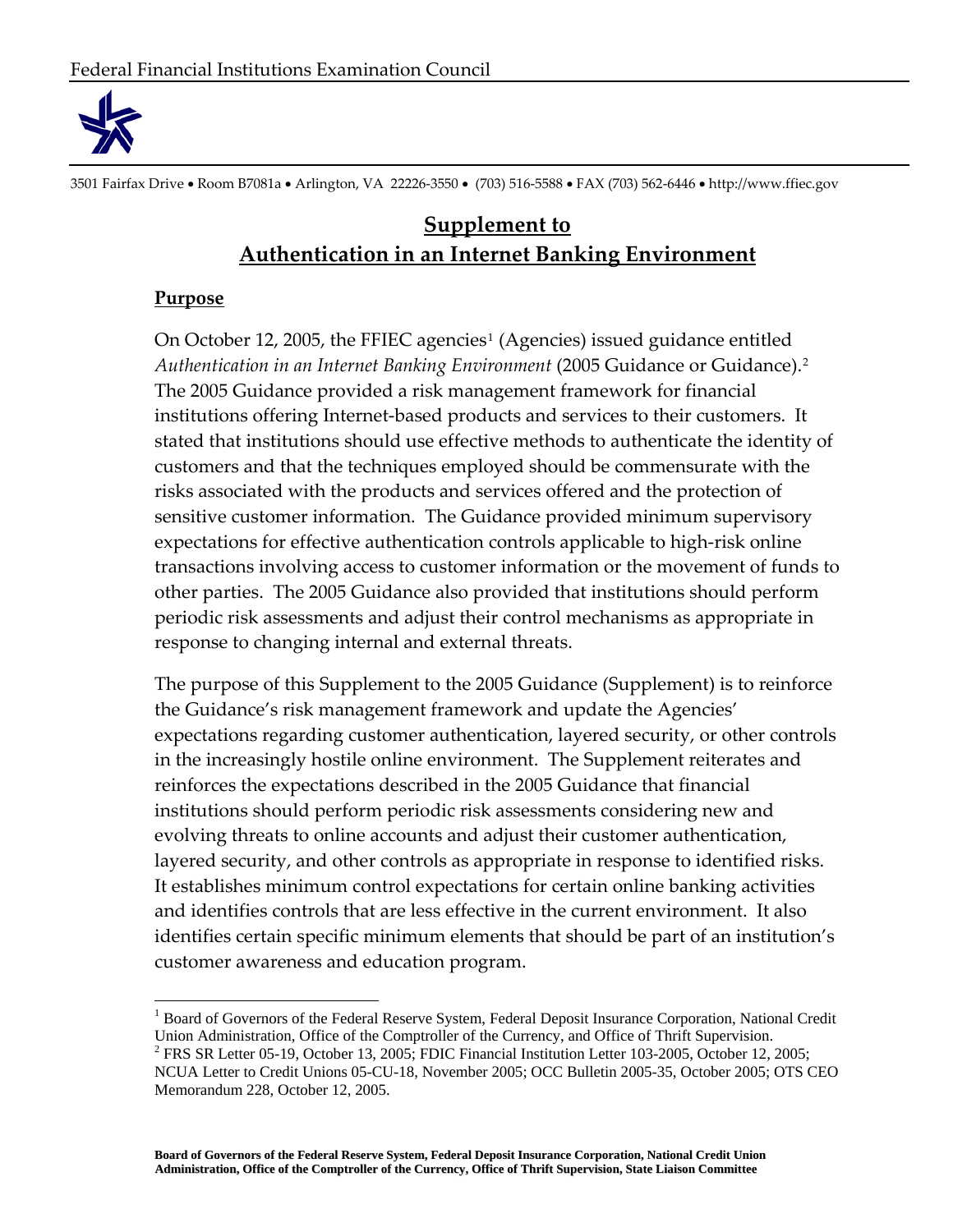## **Background**

Since 2005, there have been significant changes in the threat landscape. Fraudsters have continued to develop and deploy more sophisticated, effective, and malicious methods to compromise authentication mechanisms and gain unauthorized access to customers' online accounts. Rapidly growing organized criminal groups have become more specialized in financial fraud and have been successful in compromising an increasing array of controls. Various complicated types of attack tools have been developed and automated into downloadable kits, increasing availability and permitting their use by less experienced fraudsters. Rootkit‐based malware surreptitiously installed on a personal computer (PC) can monitor a customer's activities and facilitate the theft and misuse of their login credentials. Such malware can compromise some of the most robust online authentication techniques, including some forms of multi‐factor authentication. Cyber crime complaints have risen substantially each year since 2005, particularly with respect to commercial accounts. Fraudsters are responsible for losses of hundreds of millions of dollars resulting from online account takeovers and unauthorized funds transfers.[3](#page-1-0)

The Agencies are concerned that customer authentication methods and controls implemented in conformance with the Guidance several years ago have become less effective. Hence, the institution and its customers may face significant risk where periodic risk assessments and appropriate control enhancements have not routinely occurred.

### **General Supervisory Expectations**

The concept of customer authentication, as described in the 2005 Guidance, is broad. It includes more than the initial authentication of the customer when he/she connects to the financial institution at login. Since virtually every authentication technique can be compromised, financial institutions should not rely solely on any single control for authorizing high risk transactions, but rather institute a system of layered security, as described herein.

<span id="page-1-0"></span><sup>3</sup> See IC3 Annual Internet Crime Reports 2005-2009.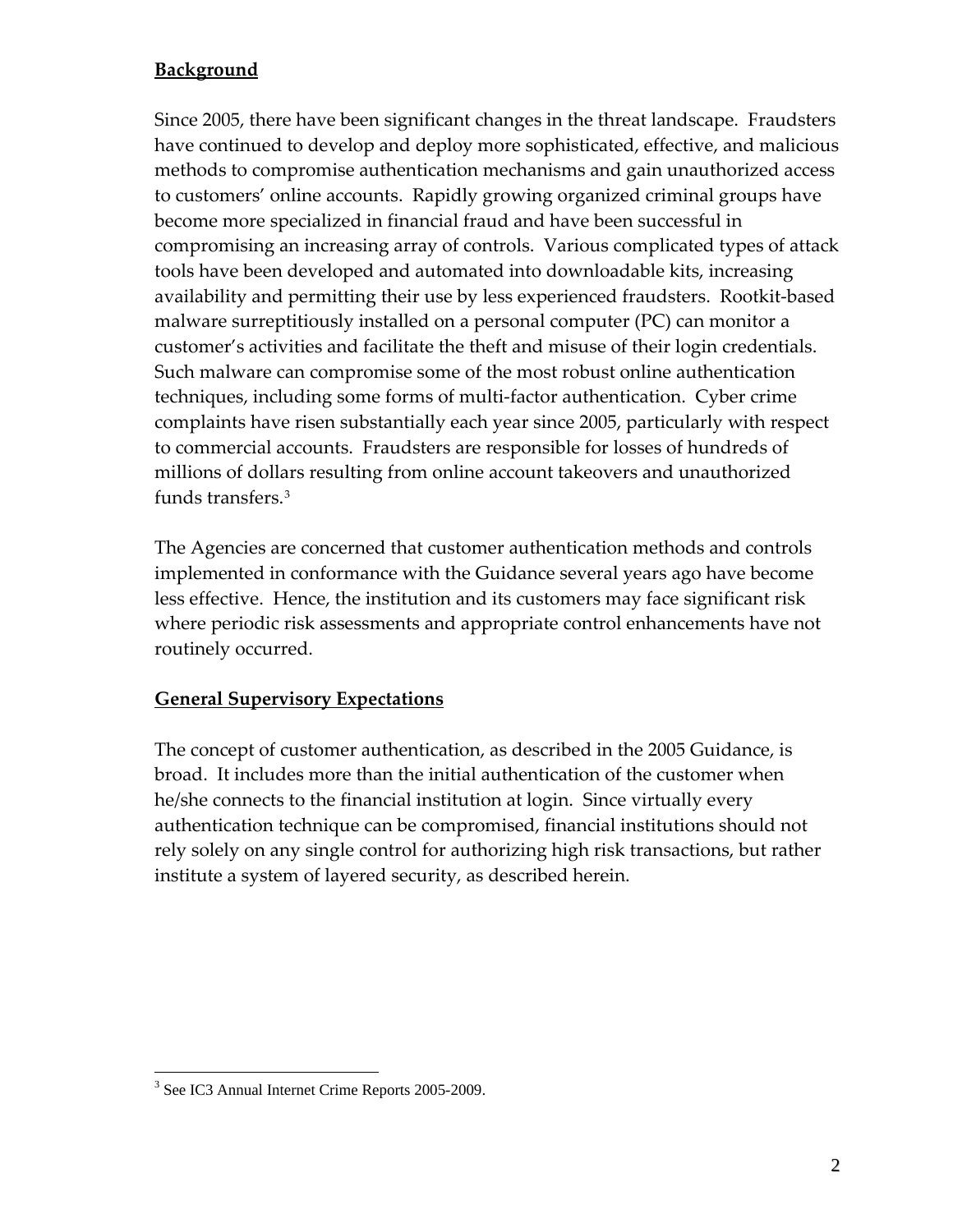## **Specific Supervisory Expectations**

## **Risk Assessments**

The Agencies reiterate and stress the expectation described in the 2005 Guidance that financial institutions should perform periodic risk assessments and adjust their customer authentication controls as appropriate in response to new threats to customers' online accounts. Financial institutions should review and update their existing risk assessments as new information becomes available, prior to implementing new electronic financial services, or at least every twelve months.<sup>[4](#page-2-0)</sup> Updated risk assessments should consider, but not be limited to, the following factors:

- changes in the internal and external threat environment, including those discussed in the Appendix to this Supplement;
- changes in the customer base adopting electronic banking;
- changes in the customer functionality offered through electronic banking; and
- actual incidents of security breaches, identity theft, or fraud experienced by the institution or industry.

## **Customer Authentication for High‐Risk Transactions**

The 2005 Guidance's definition of "high‐risk transactions" remains unchanged, i.e., electronic transactions involving access to customer information or the movement of funds to other parties. However, since 2005, more customers (both consumers and businesses) are conducting online transactions. The Agencies believe that it is prudent to recognize and address the fact that not every online transaction poses the same level of risk. Therefore, financial institutions should implement more robust controls as the risk level of the transaction increases.

## Retail/Consumer Banking

Online consumer transactions generally involve accessing account information, bill payment, intrabank funds transfers, and occasional interbank funds transfers or wire transfers. Since the frequency and dollar amounts of these transactions are generally lower than commercial transactions, they pose a comparatively lower level of risk. Financial institutions should implement layered security, as described herein, consistent with the risk for covered consumer transactions.

<span id="page-2-0"></span><sup>4</sup> See *FFIEC IT Examination Handbook*, Information Security Booklet, July 2006, Key Risk Assessment Practices section.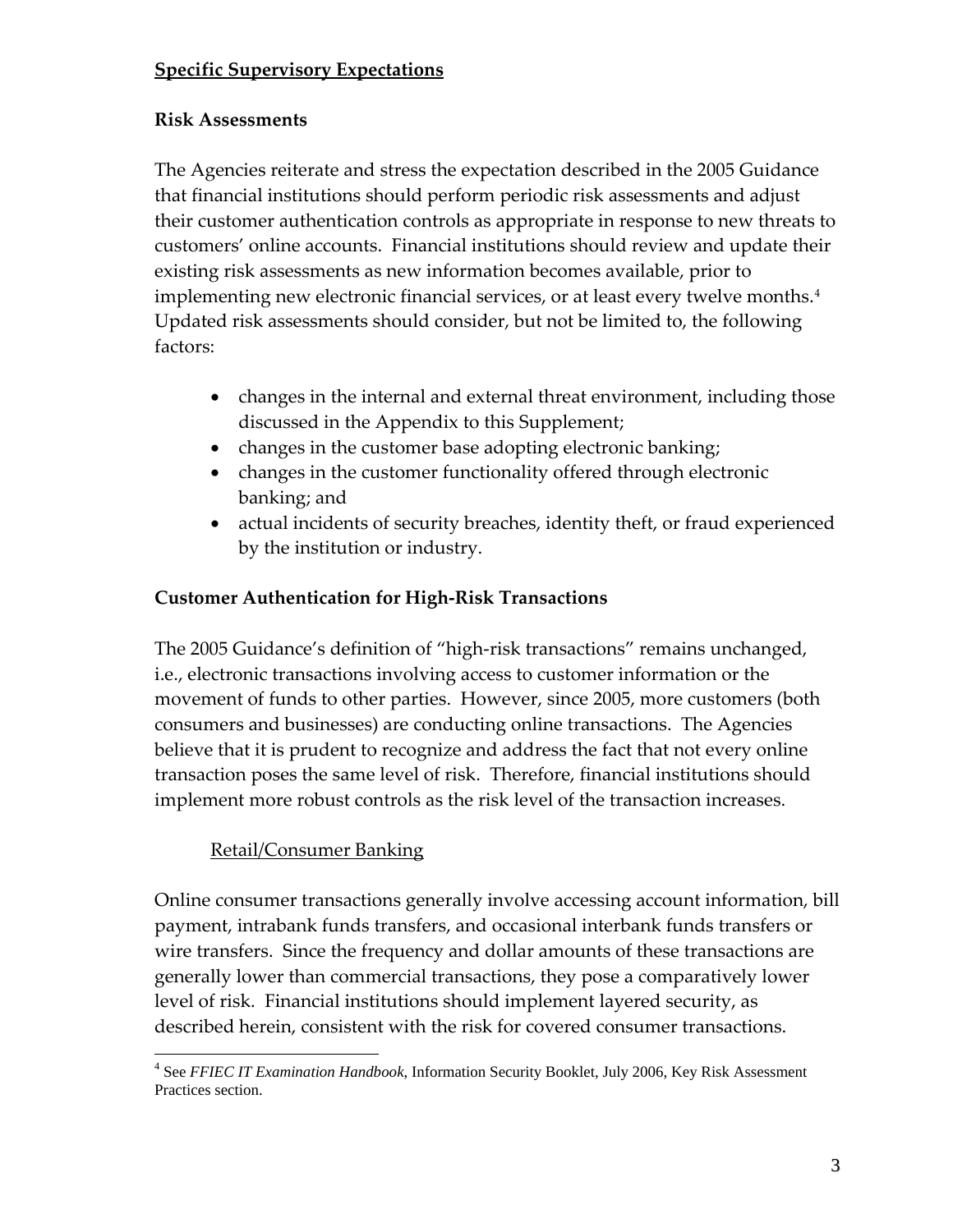### Business/Commercial Banking

Online business transactions generally involve ACH file origination and frequent interbank wire transfers. Since the frequency and dollar amounts of these transactions are generally higher than consumer transactions, they pose a comparatively increased level of risk to the institution and its customer. Financial institutions should implement layered security, as described herein, utilizing controls consistent with the increased level of risk for covered business transactions. Additionally, the Agencies recommend that institutions offer multifactor authentication to their business customers.

## **Layered Security Programs**

Layered security is characterized by the use of different controls at different points in a transaction process so that a weakness in one control is generally compensated for by the strength of a different control. Layered security can substantially strengthen the overall security of Internet‐based services and be effective in protecting sensitive customer information, preventing identity theft, and reducing account takeovers and the resulting financial losses. It should be noted that other regulations and guidelines also specifically address financial institutions' responsibilities to protect customer information and prevent identity theft.[5](#page-3-0) Financial institutions should implement a layered approach to security for highrisk Internet‐based systems.[6](#page-3-1)

Effective controls that may be included in a layered security program include, but are not limited to:

- fraud detection and monitoring systems that include consideration of customer history and behavior and enable a timely and effective institution response;
- the use of dual customer authorization through different access devices;
- the use of out-of-band verification for transactions;
- the use of "positive pay," debit blocks, and other techniques to appropriately limit the transactional use of the account;

<span id="page-3-1"></span><span id="page-3-0"></span><sup>&</sup>lt;sup>5</sup> See Interagency Final Regulation and Guidelines on Identity Theft Red Flags, 12 CFR parts 41, 222, 334, 571, and 717; Interagency Guidelines Establishing Information Security Standards, 12 CFR parts 30, 208, 225, 364, and 570, Appendix B.

<sup>6</sup> See *FFIEC IT Examination Handbook*, Information Security Booklet, July 2006, Key Concepts section.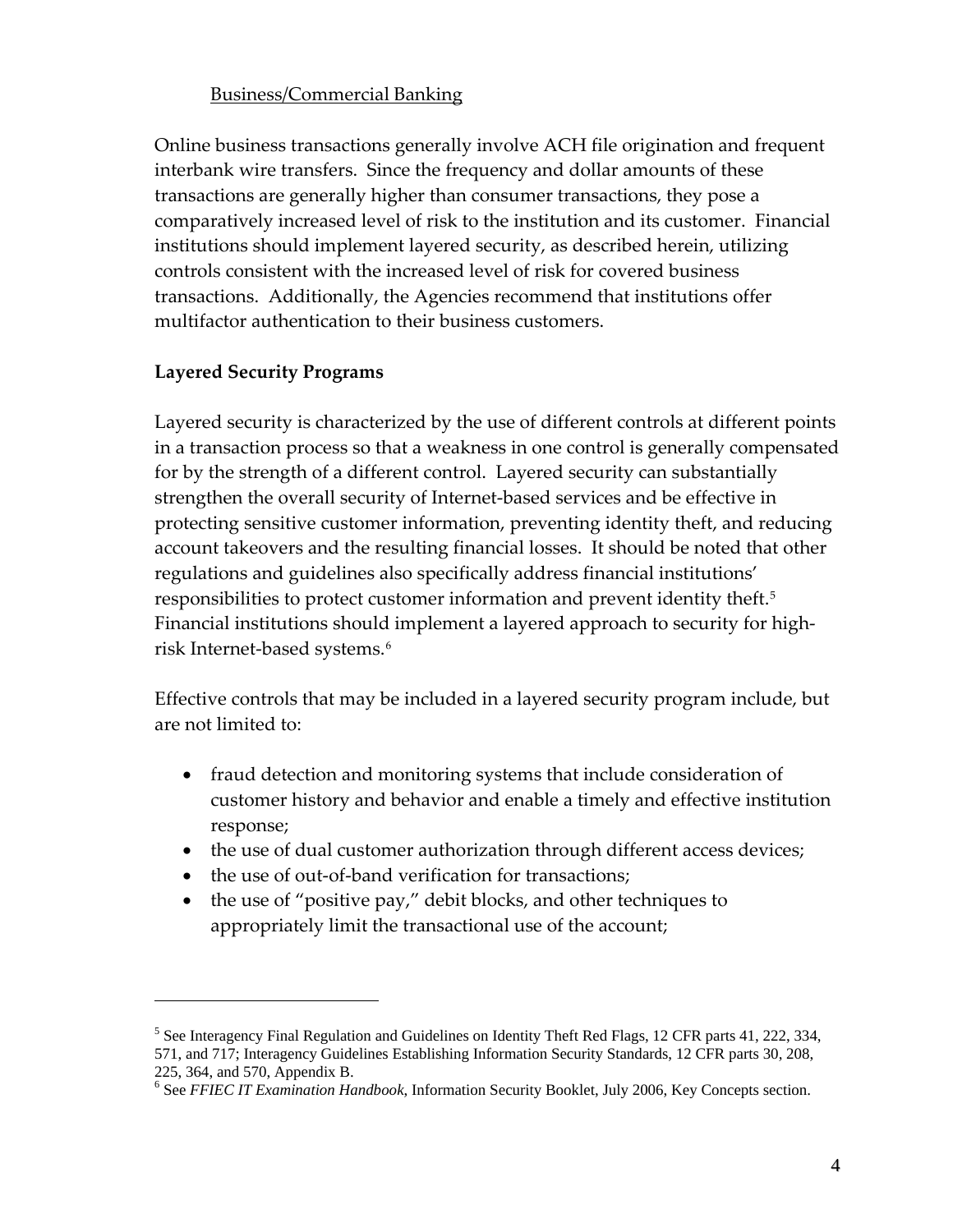- enhanced controls over account activities; such as transaction value thresholds, payment recipients, number of transactions allowed per day, and allowable payment windows (e.g., days and times);
- internet protocol (IP) reputation-based tools to block connection to banking servers from IP addresses known or suspected to be associated with fraudulent activities;
- policies and practices for addressing customer devices identified as potentially compromised and customers who may be facilitating fraud;
- enhanced control over changes to account maintenance activities performed by customers either online or through customer service channels; and
- enhanced customer education to increase awareness of the fraud risk and effective techniques customers can use to mitigate the risk.

The Agencies expect that an institution's layered security program will contain the following two elements, at a minimum.

## Detect and Respond to Suspicious Activity

Layered security controls should include processes designed to detect anomalies and effectively respond to suspicious or anomalous activity related to:

- initial login and authentication of customers requesting access to the institution's electronic banking system; and
- initiation of electronic transactions involving the transfer of funds to other parties.

Based upon the incidents the Agencies have reviewed, manual or automated transaction monitoring or anomaly detection and response could have prevented many of the frauds since the ACH/wire transfers being originated by the fraudsters were anomalous when compared with the customer's established patterns of behavior.

# Control of Administrative Functions

For business accounts, layered security should include enhanced controls for system administrators who are granted privileges to set up or change system configurations, such as setting access privileges and application configurations and/or limitations. These enhanced controls should exceed the controls applicable to routine business customer users. For example, a preventive control could include requiring an additional authentication routine or a transaction verification routine prior to final implementation of the access or application changes. An example of a detective control could include a transaction verification notice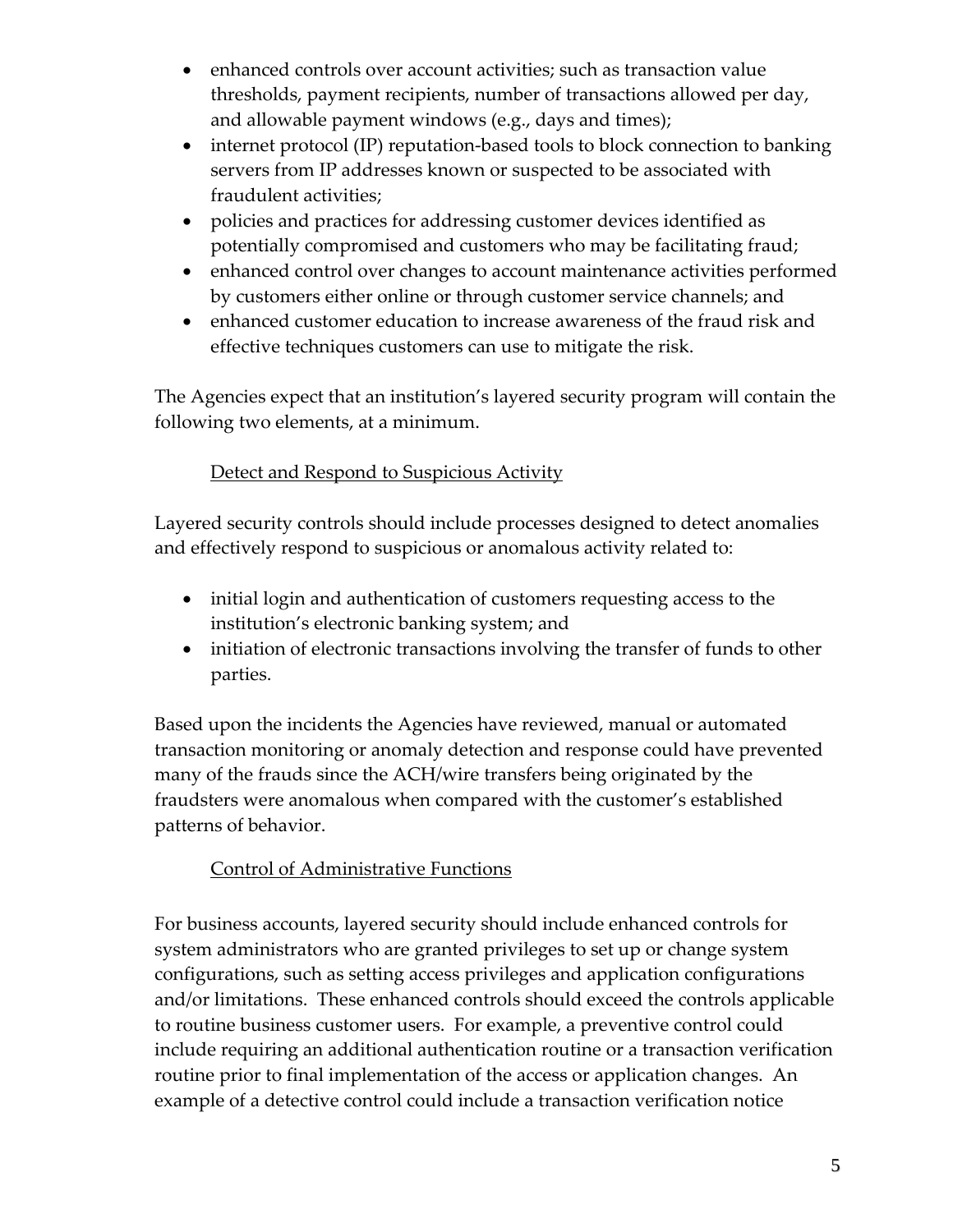immediately following implementation of the submitted access or application changes. As discussed in the Appendix, out‐of‐band authentication, verification, or alerting can be effective controls. Based upon the incidents the Agencies have reviewed, enhanced controls over administrative access and functions can effectively reduce money transfer fraud.

#### **Effectiveness of Certain Authentication Techniques**

### Device Identification

In response to the 2005 Guidance, many financial institutions implemented simple device identification. This typically uses a cookie loaded on the customer's PC to confirm that it is the same PC that was enrolled by the customer and matches the logon ID and password that is being provided. However, experience has shown this type of cookie may be copied and moved to a fraudster's PC, allowing the fraudster to impersonate the legitimate customer. Device identification has also been implemented using geo‐location or Internet protocol address matching. However, increasing evidence has shown that fraudsters often use proxies, which allow them to hide their actual location and pretend to be the legitimate user.<sup>[7](#page-5-0)</sup>

Simple device identification as described above can be distinguished from a more sophisticated form of this technique which uses "one-time" cookies and creates a more complex digital "fingerprint" by looking at a number of characteristics including PC configuration, Internet protocol address, geo‐location, and other factors[.8](#page-5-1) Although no device authentication method can mitigate all threats, the Agencies consider complex device identification to be more secure and preferable to simple device identification. Institutions should no longer consider simple device identification, as a primary control, to be an effective risk mitigation technique.

### Challenge Questions

Many institutions use challenge questions as a backup in the event that the primary logon authentication technique becomes inoperable or presents an unexpected characteristic. The provision of correct responses to challenge questions can also be used to re‐authenticate the customer or verify a specific transaction subsequent to the initial logon. Similar to device identification,

<span id="page-5-0"></span> $<sup>7</sup>$  The National Security Agency has developed a patented method, available for public licensing, that can</sup> detect the use of a proxy.

<span id="page-5-1"></span><sup>&</sup>lt;sup>8</sup> Technology vendors have developed "one-time" cookies which expire if stolen from the PC onto which they were originally loaded.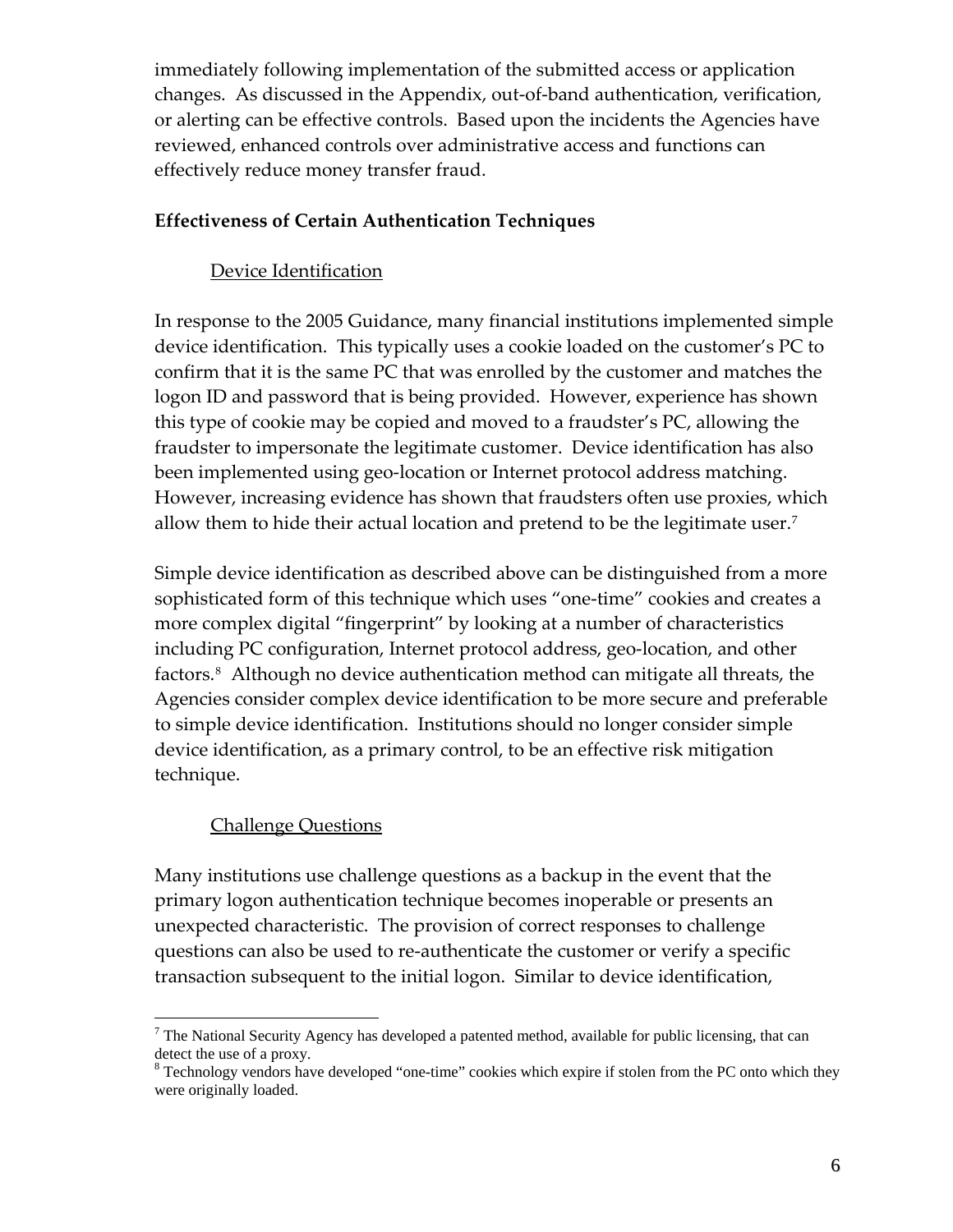challenge questions can be implemented in a variety of ways that impact their effectiveness as an authentication tool. In its basic form, the user is presented with one or more simple questions from a list that was first presented to the customer when they originally enrolled in the online banking system. These questions can often be easily answered by an impostor who knows the customer or has used an Internet search engine to get information about the customer (e.g., mother's maiden name, high school the customer graduated from, year of graduation from college, etc.). In view of the amount of information about people that is readily available on the Internet and the information that individuals themselves make available on social networking websites, institutions should no longer consider such basic challenge questions, as a primary control, to be an effective risk mitigation technique.

Challenge questions can be implemented more effectively using sophisticated questions. These are commonly referred to as "out of wallet" questions, that do not rely on information that is often publicly available. They are much more difficult for an impostor to answer correctly. Sophisticated challenge question systems usually require that the customer correctly answer more than one question and often include a "red herring" question that is designed to trick the fraudster, but which the legitimate customer will recognize as nonsensical. The Agencies have also found that the number of challenge questions employed has a significant impact on the effectiveness of this control. Solutions that use multiple challenge questions, without exposing all the questions in one session, are more effective. Although no challenge question method can mitigate all threats, the Agencies believe the use of sophisticated questions as described above can be an effective component of a layered security program.

#### **Customer Awareness and Education**

A financial institution's customer awareness and educational efforts should address both retail and commercial account holders and, at a minimum, include the following elements:

- An explanation of protections provided, and not provided, to account holders relative to electronic funds transfers under Regulation E, and a related explanation of the applicability of Regulation E to the types of accounts with Internet access;
- An explanation of under what, if any, circumstances and through what means the institution may contact a customer on an unsolicited basis and request the customer's provision of electronic banking credentials;
- A suggestion that commercial online banking customers perform a related risk assessment and controls evaluation periodically;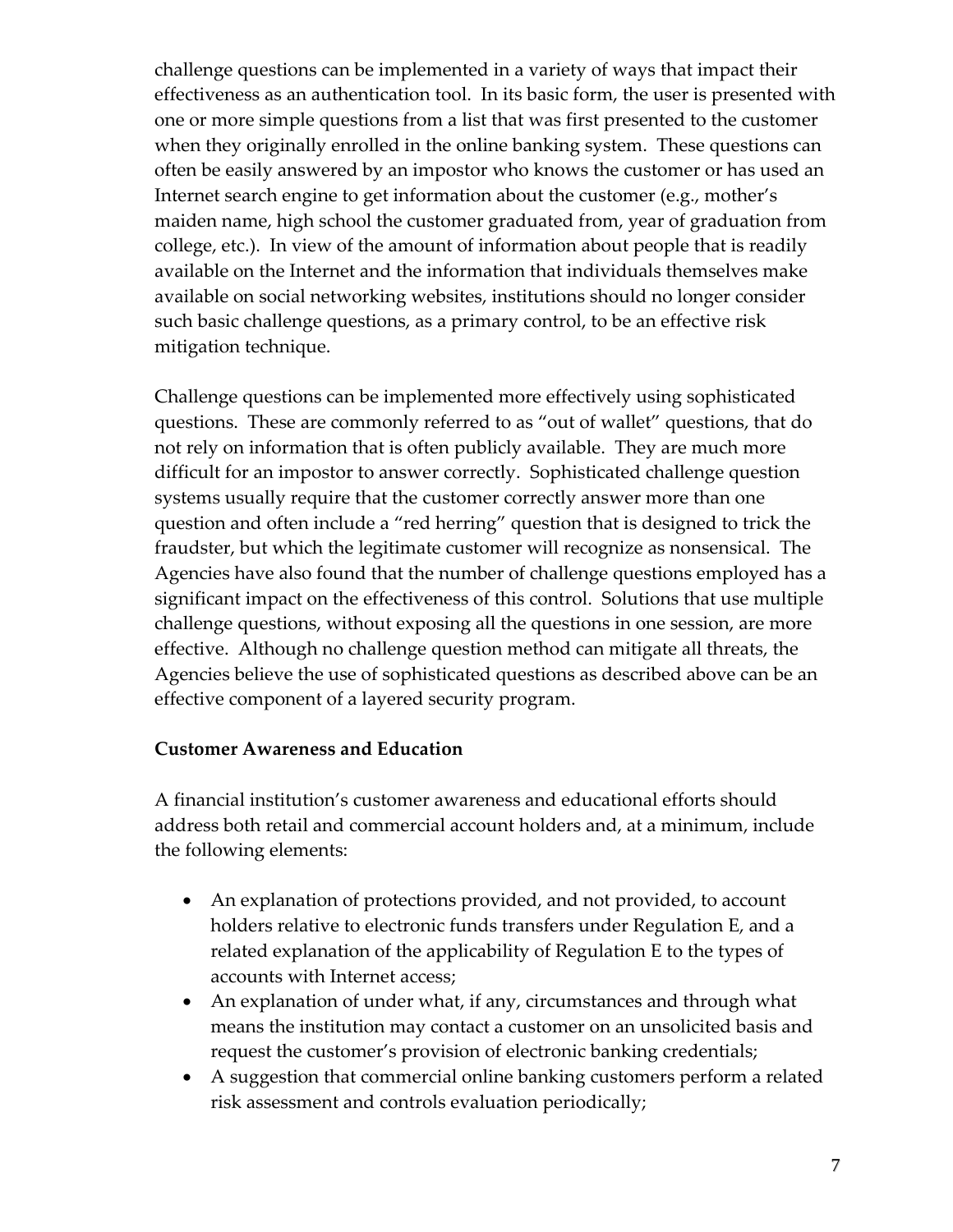- A listing of alternative risk control mechanisms that customers may consider implementing to mitigate their own risk, or alternatively, a listing of available resources where such information can be found; and,
- A listing of institutional contacts for customers' discretionary use in the event they notice suspicious account activity or experience customer information security-related events.

The attached Appendix contains an additional discussion of online threats and control methods.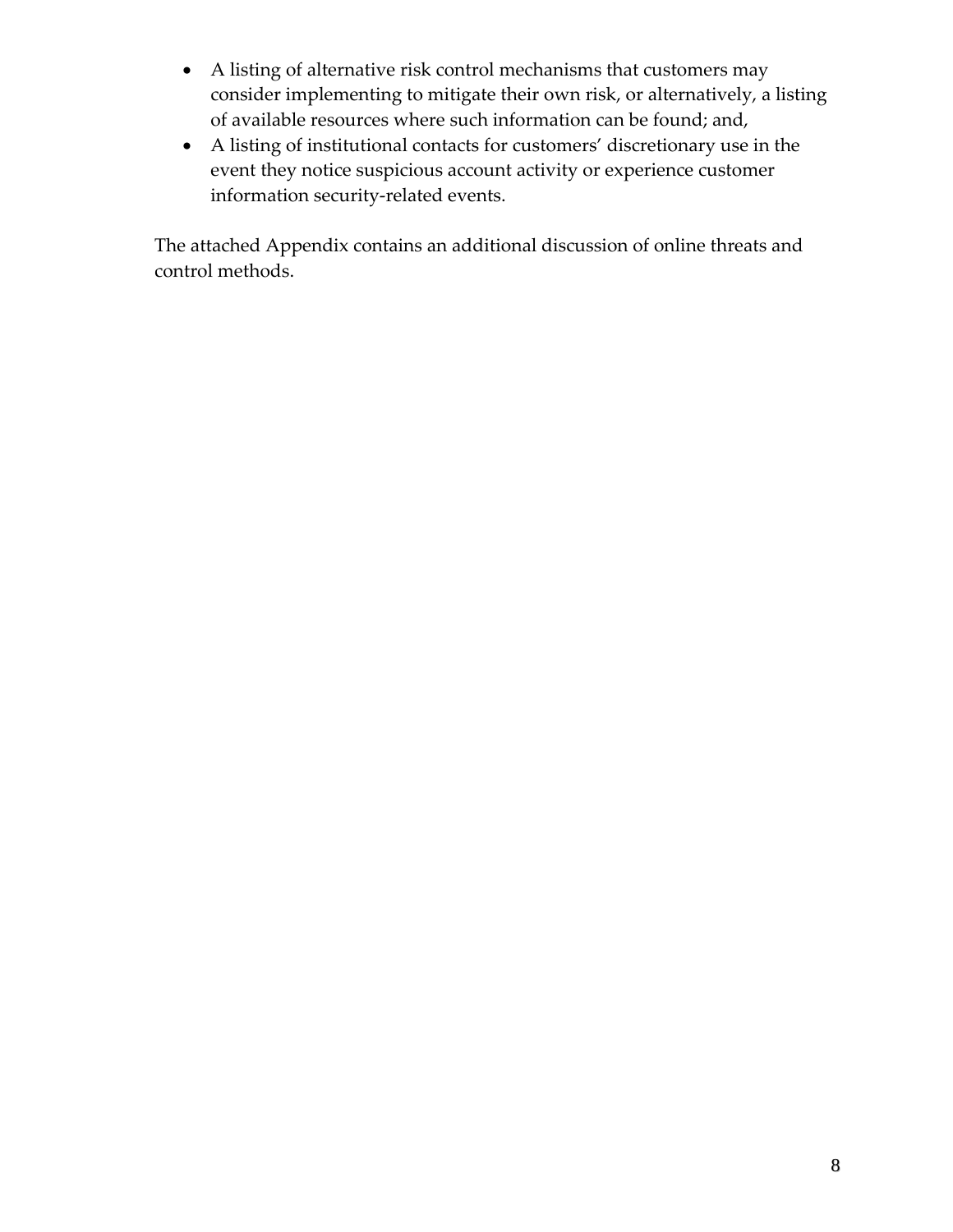# **Appendix**

#### **Threat Landscape and Compensating Controls**

#### **Threats**

As noted previously in this Supplement, the Agencies are concerned that fraudsters are utilizing increasingly sophisticated and malicious techniques to thwart existing authentication controls, gain control of customer accounts, and transfer funds to money mules that facilitate the movement of those funds beyond the reach of financial institutions and law enforcement. Many of these schemes target small to medium‐sized business customers since their account balances are generally higher than consumer accounts and their transaction activity is generally greater making it easier to hide the fraudulent transfers.

An effective tool in the fraudster's arsenal is keylogging malware. A keylogger is a software program that records the keystrokes entered on the PC on which it is installed and transmits a record of those keystrokes to the person controlling the malware over the Internet. Keyloggers can be surreptitiously installed on a PC by simply visiting an infected website or by clicking on an infected website banner advertisement or email attachment. Keylogging can also be accomplished via a hardware device plugged into the PC which stores the captured data for later use. Keylogger files are generally small in size and adept at hiding themselves on the user's PC. They often go undetected by most antivirus programs. Fraudsters use keyloggers to steal the logon ID, password, and challenge question answers of financial institution customers. This information alone or in conjunction with stolen browser cookies loaded on the fraudster's PC may enable the fraudster to log into the customer's account and transfer funds to accounts controlled by the fraudster, usually through wire or ACH transactions.

Other types of more sophisticated malware allow fraudsters to perpetrate man‐in‐ the middle (MIM) or man‐in‐the browser (MIB) attacks on their victims. In a MIM/MIB attack, the fraudster inserts himself between the customer and the financial institution and hijacks the online session. In one scenario, the fraudster is able to intercept the authentication credentials submitted by the customer and log into the customer's account. In another scenario, the fraudster does not intercept the credentials, but modifies the transaction content or inserts additional transactions not authorized by the customer which, in most cases, are funds transfers to accounts controlled by the fraudster. The fraudsters conceal their actions by directing the customer to a fraudulent website that is a mirror image of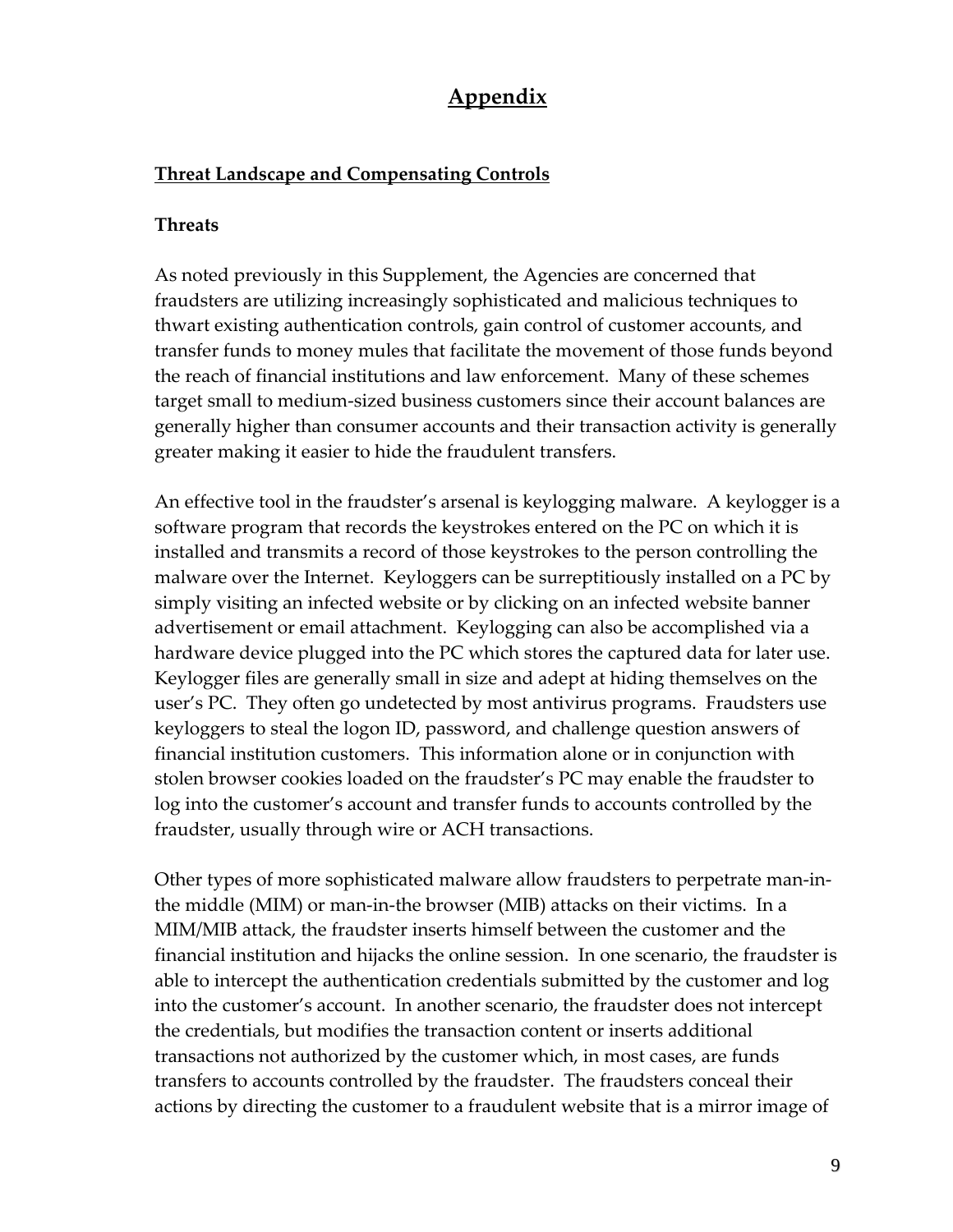the financial institution's website or sending the customer a message claiming that the institution's website is unavailable and to try again later. Fraudsters may have the capacity to delete any trace of their attack from the log files.

MIM/MIB attacks may be used to circumvent some strong authentication methods and other controls, including one‐time password (OTP) tokens. OTP tokens have been used for several years and have been considered to be one of the stronger authentication technologies in use. Since the one‐time password is generally only good for 30‐60 seconds after it is generated, the fraudster must intercept and use it in real time in order to compromise the customer's account.

#### **Controls**

The Agencies are aware of a variety of security techniques which can be used to help detect and prevent the types of attacks described above. Some of these techniques have been in use for some time, while others are relatively new. Financial institutions should investigate which of these controls may be more effective in detecting and preventing attacks as part of the institution's layered security program. However, it is important to note, that none of the controls discussed provide absolute assurance in preventing or detecting a successful attack. These controls may include the following:

Anti-malware software may provide a defense against keyloggers and MIM/MIB attacks. Anti‐malware is a term that is commonly used to describe various software products that may also be referred to as anti-virus or anti-spyware. Antimalware software is used to prevent, detect, block, and remove adware, spyware, and other forms of malware such as keyloggers. It is important to note that antimalware is generally signature based, and some advanced versions of malware continuously alter their signature.

Transaction monitoring/anomaly detection software has been in use for a number of years. Similar to the manner in which the credit card industry detects and blocks fraudulent credit card transactions, systems are now available to monitor online banking activity for suspicious funds transfers. They can stop a suspicious ACH/wire transfer before completion and alert the institution and/or the customer so that the transfer can be further authenticated or dropped. Based upon the incidents the Agencies have reviewed, manual or automated transaction monitoring/anomaly detection could have assisted in preventing many fraudulent money transfers as they were clearly out of the ordinary when compared with the customer's established patterns of behavior. Automated systems may also look at the velocity of a transaction and other similar factors to determine whether it is suspicious.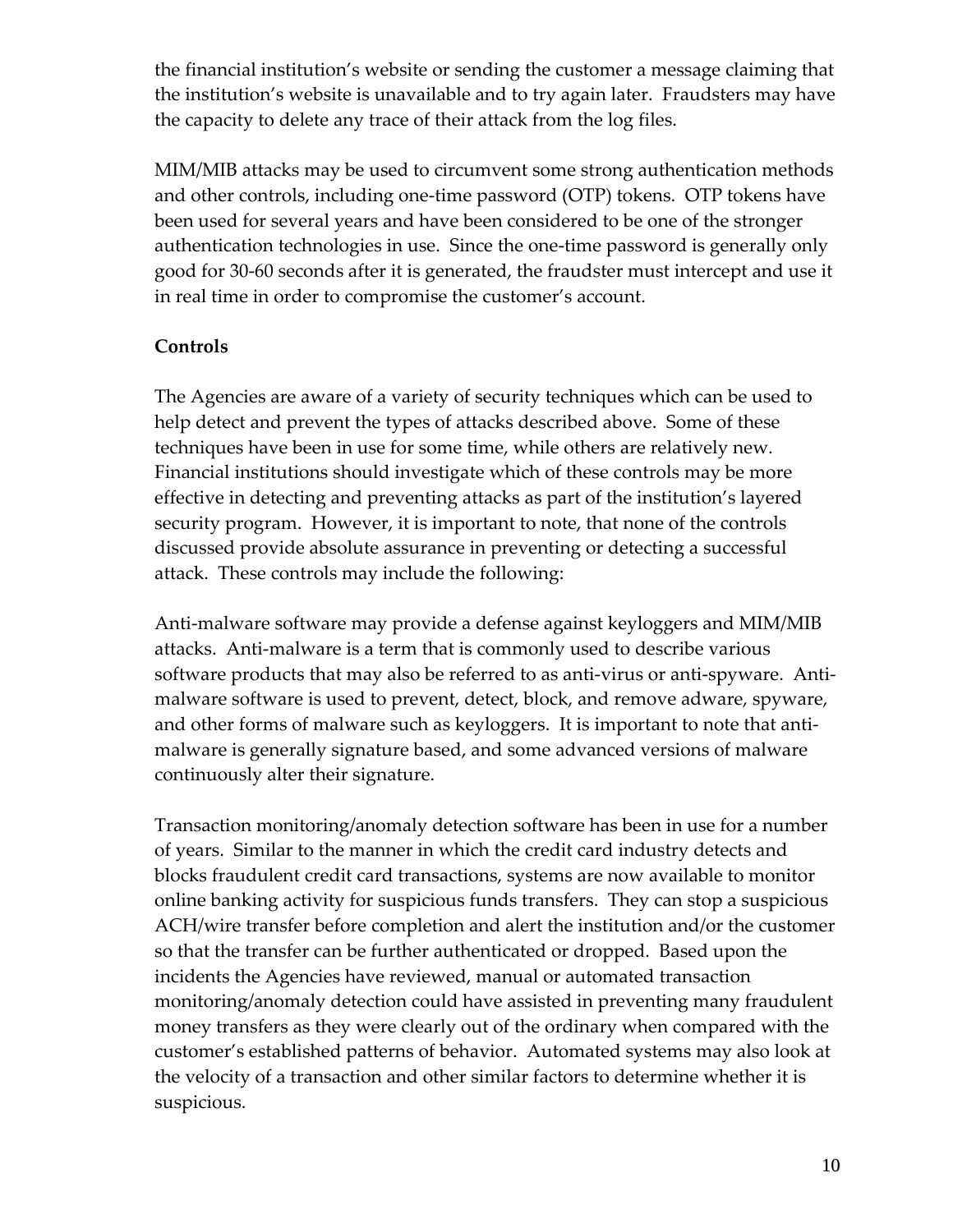The Agencies are aware of the fact that a number of institutions are requiring the "out‐of‐band" authentication or verification of certain high value and/or anomalous transactions. Out‐of‐band authentication means that a transaction that is initiated via one delivery channel (e.g., Internet) must be re-authenticated or verified via an independent delivery channel (e.g., telephone) in order for the transaction to be completed. Out‐of‐band authentication is becoming more popular given that customer PCs are increasingly vulnerable to malware attacks. However, out-of-band authentication directed to or input through the same device that initiates the transaction may not be effective since that device may have been compromised. For business customers, the out‐of‐band authentication or verification can be provided by someone other than the person who first initiated the transaction and can be combined with other administrative controls. Additionally, the use of out‐of‐band authentication or verification, for administrative changes to online business accounts, can be an effective control to reduce fraudulent funds transfers.

In response to the rising malware infection rates of customer PCs, a number of vendors have developed USB devices that increase session security when plugged into the customer's PC. These devices can function in several ways, but they generally enable a secure link between the customer's PC and the financial institution independent of the PC's operating system and application software. Typically, the device's firmware is "read only" and cannot be altered by the customer or the malware infecting the PC.

The use of restricted funds transfer recipient lists or other controls over the administration of such lists, can reduce funds transfer fraud. Fraudsters must frequently add new funds transfer recipients to an account profile in order to consummate the fraud.

Overall, the Agencies agree with security experts who believe that institutions should no longer rely on one form of customer authentication. A one dimensional customer authentication program is simply not robust enough to provide the level of security that customers expect and that protects institutions from financial and reputation risk. This concept of layered security is consistent with expectations the Agencies have discussed previously.<sup>[9](#page-10-0)</sup> Layered security controls do not have to be complex. For example, implementing time of day restrictions on the customer's authority to execute funds transfers or using restricted funds transfer recipient

<span id="page-10-0"></span><sup>9</sup> See *FFIEC IT Examination Handbook*, Information Security Booklet, July 2006; FFIEC IT Examination Handbook, E-Banking Booklet, August 2003.